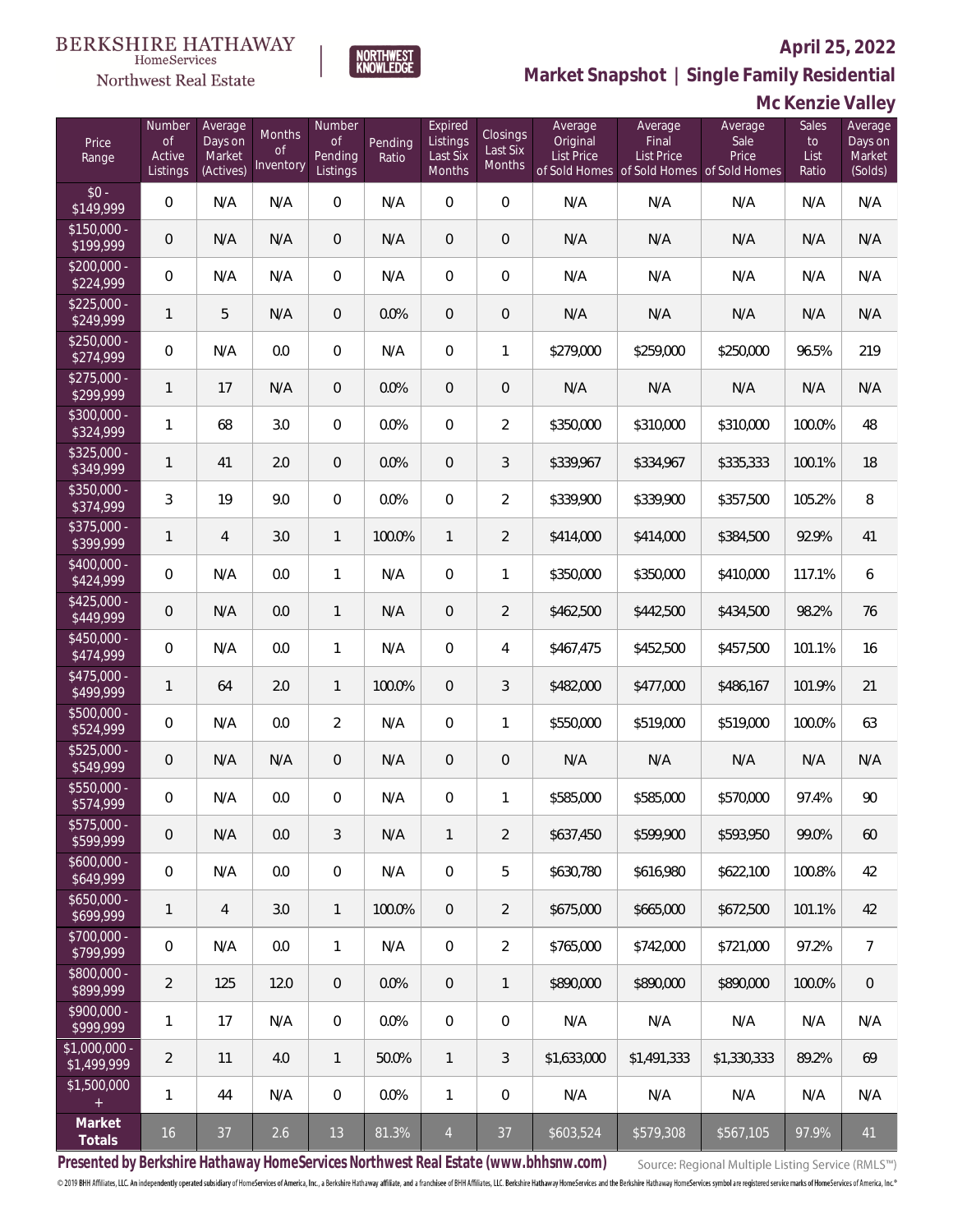

**NORTHWEST**<br>KNOWLEDGE

Northwest Real Estate

**Market Snapshot | Single Family Residential**

# **Pleasant Hill / Oakridge**

| Price<br>Range                | Number<br><b>of</b><br>Active<br>Listings | Average<br>Days on<br>Market<br>(Actives) | Months<br>0f<br>Inventory | Number<br><b>of</b><br>Pending<br>Listings | Pending<br>Ratio | Expired<br>Listings<br>Last Six<br>Months | Closings<br>Last Six<br>Months | Average<br>Original<br><b>List Price</b> | Average<br>Final<br><b>List Price</b><br>of Sold Homes of Sold Homes of Sold Homes | Average<br>Sale<br>Price | Sales<br>to<br>List<br>Ratio | Average<br>Days on<br>Market<br>(Solds) |
|-------------------------------|-------------------------------------------|-------------------------------------------|---------------------------|--------------------------------------------|------------------|-------------------------------------------|--------------------------------|------------------------------------------|------------------------------------------------------------------------------------|--------------------------|------------------------------|-----------------------------------------|
| $$0 -$<br>\$149,999           | $\overline{0}$                            | N/A                                       | 0.0                       | 1                                          | N/A              | 1                                         | 3                              | \$113,300                                | \$96,667                                                                           | \$90,267                 | 93.4%                        | 113                                     |
| $$150,000 -$<br>\$199,999     | $\overline{0}$                            | N/A                                       | 0.0                       | $\mathbf{1}$                               | N/A              | $\mathbf{1}$                              | 5                              | \$190,980                                | \$184,980                                                                          | \$169,800                | 91.8%                        | 63                                      |
| $$200,000 -$<br>\$224,999     | 1                                         | 52                                        | 2.0                       | $\overline{0}$                             | 0.0%             | $\overline{0}$                            | 3                              | \$222,667                                | \$219,300                                                                          | \$214,333                | 97.7%                        | 57                                      |
| $$225,000 -$<br>\$249,999     | $\mathbf{1}$                              | 22                                        | 1.5                       | 3                                          | 300.0%           | $\overline{0}$                            | $\overline{4}$                 | \$232,250                                | \$231,000                                                                          | \$238,500                | 103.2%                       | 19                                      |
| $$250,000 -$<br>\$274,999     | $\mathbf{0}$                              | N/A                                       | 0.0                       | $\mathbf{1}$                               | N/A              | $\mathbf{1}$                              | 9                              | \$256,989                                | \$255,878                                                                          | \$260,000                | 101.6%                       | 19                                      |
| $$275,000 -$<br>\$299,999     | $\mathbf{1}$                              | 52                                        | 1.2                       | 5                                          | 500.0%           | $\overline{0}$                            | 5                              | \$277,940                                | \$276,740                                                                          | \$280,520                | 101.4%                       | 20                                      |
| \$300,000 -<br>\$324,999      | $\overline{2}$                            | 88                                        | 1.7                       | $\Omega$                                   | 0.0%             | $\mathbf{1}$                              | $\overline{7}$                 | \$303,286                                | \$300,429                                                                          | \$305,143                | 101.6%                       | 37                                      |
| $$325,000 -$<br>\$349,999     | $\overline{2}$                            | 3                                         | 1.5                       | 3                                          | 150.0%           | $\mathbf{1}$                              | 8                              | \$340,363                                | \$340,488                                                                          | \$331,375                | 97.3%                        | 22                                      |
| \$350,000 -<br>\$374,999      | $\overline{2}$                            | 170                                       | 4.0                       | 3                                          | 150.0%           | $\overline{0}$                            | 3                              | \$335,000                                | \$334,967                                                                          | \$351,667                | 105.0%                       | 13                                      |
| \$375,000 -<br>\$399,999      | 3                                         | 18                                        | N/A                       | $\overline{0}$                             | 0.0%             | 3                                         | $\overline{0}$                 | N/A                                      | N/A                                                                                | N/A                      | N/A                          | N/A                                     |
| \$400,000 -<br>\$424,999      | $\mathbf{1}$                              | 94                                        | 1.5                       | $\mathbf{1}$                               | 100.0%           | $\mathbf{1}$                              | 4                              | \$407,970                                | \$407,970                                                                          | \$411,745                | 100.9%                       | 76                                      |
| $$425,000 -$<br>\$449,999     | $\mathbf{1}$                              | 3                                         | 3.0                       | 6                                          | 600.0%           | $\overline{2}$                            | $\overline{2}$                 | \$423,208                                | \$429,943                                                                          | \$429,343                | 99.9%                        | $\mathfrak{Z}$                          |
| $$450,000 -$<br>\$474,999     | $\mathbf{1}$                              | 58                                        | N/A                       | $7\overline{ }$                            | 700.0%           | $\Omega$                                  | $\overline{0}$                 | N/A                                      | N/A                                                                                | N/A                      | N/A                          | N/A                                     |
| $$475,000 -$<br>\$499,999     | $\overline{2}$                            | 116                                       | 2.4                       | 5                                          | 250.0%           | $\overline{2}$                            | 5                              | \$486,753                                | \$477,448                                                                          | \$483,068                | 101.2%                       | 22                                      |
| $$500,000 -$<br>\$524,999     | $\overline{0}$                            | N/A                                       | N/A                       | 4                                          | N/A              | $\overline{0}$                            | $\overline{0}$                 | N/A                                      | N/A                                                                                | N/A                      | N/A                          | N/A                                     |
| $$525,000 -$<br>\$549,999     | $\overline{0}$                            | N/A                                       | 0.0                       | $\overline{2}$                             | N/A              | $\mathbf{1}$                              | $\overline{2}$                 | \$537,450                                | \$537,450                                                                          | \$537,500                | 100.0%                       | 27                                      |
| \$550,000 -<br>\$574,999      | $\overline{0}$                            | N/A                                       | 0.0                       | 1                                          | N/A              | 0                                         | 4                              | \$534,975                                | \$534,975                                                                          | \$562,375                | 105.1%                       | 22                                      |
| $$575,000 -$<br>\$599,999     | 3                                         | 40                                        | N/A                       | $\overline{2}$                             | 66.7%            | $\mathbf{1}$                              | 0                              | N/A                                      | N/A                                                                                | N/A                      | N/A                          | N/A                                     |
| $$600,000 -$<br>\$649,999     | $\mathbf 0$                               | N/A                                       | 0.0                       | $\mathbf{1}$                               | N/A              | 0                                         | $\overline{2}$                 | \$657,500                                | \$637,500                                                                          | \$630,000                | 98.8%                        | 25                                      |
| $$650,000 -$<br>\$699,999     | $\mathbf{1}$                              | 3                                         | 1.2                       | 1                                          | 100.0%           | $\mathbf{1}$                              | 5                              | \$646,800                                | \$646,800                                                                          | \$669,600                | 103.5%                       | 26                                      |
| \$700,000 -<br>\$799,999      | $\mathbf{1}$                              | 5                                         | 6.0                       | $\mathbf{1}$                               | 100.0%           | $\mathbf{1}$                              | 1                              | \$825,000                                | \$800,000                                                                          | \$740,000                | 92.5%                        | 103                                     |
| \$800,000 -<br>\$899,999      | $\theta$                                  | N/A                                       | 0.0                       | $\mathbf{1}$                               | N/A              | 0                                         | 5                              | \$826,780                                | \$826,780                                                                          | \$843.200                | 102.0%                       | 36                                      |
| \$900,000 -<br>\$999,999      | 3                                         | 10                                        | 6.0                       | $\mathbf{1}$                               | 33.3%            | 0                                         | 3                              | \$1,125,000                              | \$1,008,333                                                                        | \$944,667                | 93.7%                        | 52                                      |
| $$1,000,000 -$<br>\$1,499,999 | 3                                         | 211                                       | 3.6                       | 3                                          | 100.0%           | $\mathbf{1}$                              | 5                              | \$1,328,800                              | \$1,236,400                                                                        | \$1,203,500              | 97.3%                        | 102                                     |
| \$1,500,000<br>$+$            | $\mathbf{1}$                              | 77                                        | N/A                       | 0                                          | 0.0%             | $\mathbf{1}$                              | 0                              | N/A                                      | N/A                                                                                | N/A                      | N/A                          | N/A                                     |
| Market<br>Totals              | 29                                        | 67                                        | 2.0                       | 53                                         | 182.8%           | 19                                        | 85                             | \$471,754                                | \$459,517                                                                          | \$458,381                | 99.8%                        | 39                                      |

**Presented by Berkshire Hathaway HomeServices Northwest Real Estate (www.bhhsnw.com)**

Source: Regional Multiple Listing Service (RMLS™)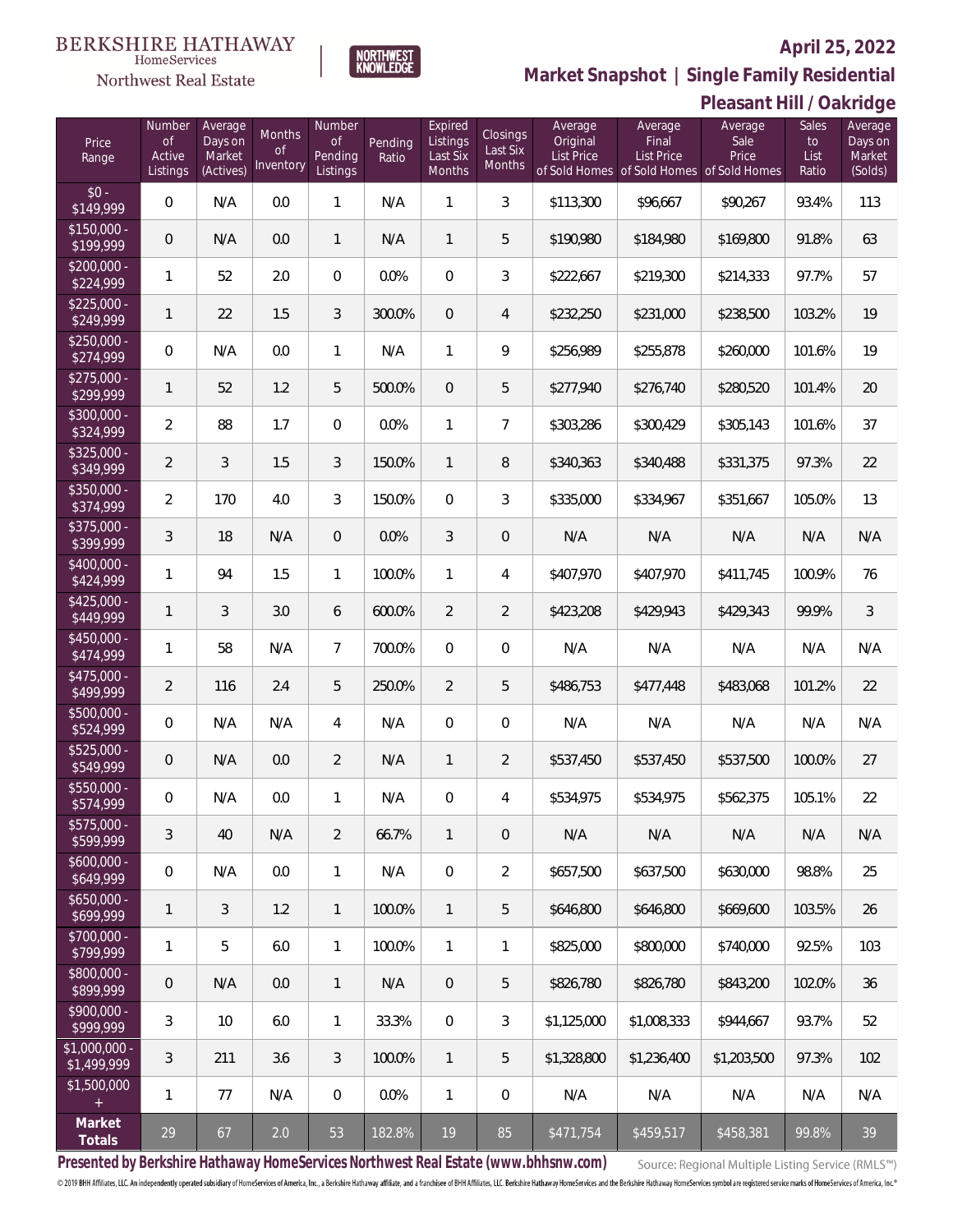

 $\label{lem:sevices} \textsc{Home} \textsc{Service} \textsc{s}$ Northwest Real Estate

**Market Snapshot | Single Family Residential**

|                               | South Lane Properties                     |                                           |                           |                                            |                  |                                           |                                |                                          |                                                                                    |                          |                              |                                         |
|-------------------------------|-------------------------------------------|-------------------------------------------|---------------------------|--------------------------------------------|------------------|-------------------------------------------|--------------------------------|------------------------------------------|------------------------------------------------------------------------------------|--------------------------|------------------------------|-----------------------------------------|
| Price<br>Range                | Number<br><b>of</b><br>Active<br>Listings | Average<br>Days on<br>Market<br>(Actives) | Months<br>0f<br>Inventory | Number<br><b>of</b><br>Pending<br>Listings | Pending<br>Ratio | Expired<br>Listings<br>Last Six<br>Months | Closings<br>Last Six<br>Months | Average<br>Original<br><b>List Price</b> | Average<br>Final<br><b>List Price</b><br>of Sold Homes of Sold Homes of Sold Homes | Average<br>Sale<br>Price | Sales<br>to<br>List<br>Ratio | Average<br>Days on<br>Market<br>(Solds) |
| $$0 -$<br>\$149,999           | $\mathbf 0$                               | N/A                                       | 0.0                       | $\boldsymbol{0}$                           | N/A              | $\mathbf 0$                               | 1                              | \$139,900                                | \$139,900                                                                          | \$145,100                | 103.7%                       | 5                                       |
| $$150,000 -$<br>\$199,999     | $\mathbf 0$                               | N/A                                       | 0.0                       | $\mathbf{1}$                               | N/A              | $\mathbf{1}$                              | 1                              | \$165,000                                | \$165,000                                                                          | \$165,000                | 100.0%                       | $\overline{2}$                          |
| $$200,000 -$<br>\$224,999     | $\boldsymbol{0}$                          | N/A                                       | 0.0                       | $\mathbf{1}$                               | N/A              | $\mathbf 0$                               | $\mathbf{1}$                   | \$199,900                                | \$199,900                                                                          | \$207,500                | 103.8%                       | 5                                       |
| $$225,000 -$<br>\$249,999     | $\mathbf 0$                               | N/A                                       | 0.0                       | $\theta$                                   | N/A              | $\overline{2}$                            | 5                              | \$242,160                                | \$228,180                                                                          | \$235,700                | 103.3%                       | 60                                      |
| $$250,000 -$<br>\$274,999     | 0                                         | N/A                                       | 0.0                       | $\overline{2}$                             | N/A              | $\mathbf 0$                               | 5                              | \$252,580                                | \$239,840                                                                          | \$256,200                | 106.8%                       | 73                                      |
| $$275,000 -$<br>\$299,999     | $\mathbf{1}$                              | 40                                        | 0.6                       | $\mathbf{1}$                               | 100.0%           | $\mathbf{1}$                              | 10                             | \$297,850                                | \$290,940                                                                          | \$289,830                | 99.6%                        | 25                                      |
| \$300,000 -<br>\$324,999      | 1                                         | $\overline{2}$                            | 0.7                       | 3                                          | 300.0%           | $\overline{2}$                            | 9                              | \$313,267                                | \$311,044                                                                          | \$311,500                | 100.1%                       | 22                                      |
| $$325,000 -$<br>\$349,999     | $\mathsf{O}\xspace$                       | N/A                                       | 0.0                       | 6                                          | N/A              | $\overline{0}$                            | 25                             | \$331,636                                | \$331,352                                                                          | \$336,120                | 101.4%                       | 13                                      |
| $$350,000 -$<br>\$374,999     | 4                                         | 32                                        | 1.0                       | $\overline{2}$                             | 50.0%            | $\mathbf{0}$                              | 24                             | \$358,067                                | \$354,813                                                                          | \$360,450                | 101.6%                       | 16                                      |
| $$375,000 -$<br>\$399,999     | $\overline{2}$                            | 20                                        | 0.5                       | 11                                         | 550.0%           | $\overline{2}$                            | 22                             | \$386,604                                | \$381,600                                                                          | \$383,936                | 100.6%                       | 26                                      |
| $$400,000 -$<br>\$424,999     | $\mathbf 0$                               | N/A                                       | 0.0                       | 5                                          | N/A              | $\overline{2}$                            | 15                             | \$401,193                                | \$399,187                                                                          | \$408,774                | 102.4%                       | 15                                      |
| $$425,000 -$<br>\$449,999     | $\mathbf 0$                               | N/A                                       | 0.0                       | 5                                          | N/A              | 1                                         | 15                             | \$437,693                                | \$431,953                                                                          | \$432,780                | 100.2%                       | 19                                      |
| $$450,000 -$<br>\$474,999     | 1                                         | 3                                         | 0.7                       | 5                                          | 500.0%           | $\mathbf 0$                               | 9                              | \$485,856                                | \$460,200                                                                          | \$456,933                | 99.3%                        | 36                                      |
| $$475,000 -$<br>\$499,999     | $\mathsf{O}\xspace$                       | N/A                                       | 0.0                       | $\overline{4}$                             | N/A              | $\mathbf{1}$                              | 13                             | \$481,362                                | \$479,431                                                                          | \$486,215                | 101.4%                       | 29                                      |
| $$500,000 -$<br>\$524,999     | $\overline{0}$                            | N/A                                       | 0.0                       | $\mathbf{1}$                               | N/A              | $\mathbf 0$                               | 4                              | \$536,000                                | \$511,000                                                                          | \$507,750                | 99.4%                        | 83                                      |
| $$525,000 -$<br>\$549,999     | $\mathbf{1}$                              | 10                                        | 0.8                       | $\overline{2}$                             | 200.0%           | 1                                         | 8                              | \$549,088                                | \$541,088                                                                          | \$536,163                | 99.1%                        | 40                                      |
| \$550,000<br>\$574,999        | 0                                         | N/A                                       | 0.0                       | $\overline{0}$                             | N/A              | $\mathbf{0}$                              | 6                              | \$570,633                                | \$565,483                                                                          | \$563,983                | 99.7%                        | 11                                      |
| $$575,000 -$<br>\$599,999     | $\mathbf{1}$                              | 41                                        | 3.0                       | $\mathbf{1}$                               | 100.0%           | $\overline{2}$                            | $\overline{2}$                 | \$584,950                                | \$582,450                                                                          | \$582,450                | 100.0%                       | 15                                      |
| $$600,000 -$<br>\$649,999     | $\overline{0}$                            | N/A                                       | 0.0                       | 3                                          | N/A              | $\overline{0}$                            | 4                              | \$616,225                                | \$616,225                                                                          | \$621,500                | 100.9%                       | 10                                      |
| $$650,000 -$<br>\$699,999     | $\mathbf{1}$                              | $\overline{4}$                            | 1.5                       | $\mathbf{1}$                               | 100.0%           | $\mathbf{1}$                              | 4                              | \$698,725                                | \$692,475                                                                          | \$669,250                | 96.6%                        | 63                                      |
| $$700,000 -$<br>\$799,999     | 1                                         | 64                                        | 1.2                       | 2                                          | 200.0%           | $\overline{2}$                            | 5                              | \$781,780                                | \$749,560                                                                          | \$744,000                | 99.3%                        | 46                                      |
| $$800,000 -$<br>\$899,999     | 3                                         | 98                                        | 2.0                       | $\overline{0}$                             | 0.0%             | $\overline{2}$                            | 9                              | \$908,656                                | \$887,978                                                                          | \$860,878                | 96.9%                        | 66                                      |
| $$900.000 -$<br>\$999,999     | 1                                         | 89                                        | 6.0                       | 2                                          | 200.0%           | $\mathbf{1}$                              | 1                              | \$925,000                                | \$925,000                                                                          | \$915,000                | 98.9%                        | 2                                       |
| $$1,000,000$ -<br>\$1,499,999 | $\overline{2}$                            | 91                                        | 2.4                       | $\mathbf{1}$                               | 50.0%            | $\mathbf{1}$                              | 5                              | \$1,144,480                              | \$1,125,480                                                                        | \$1,069,280              | 95.0%                        | 114                                     |
| \$1,500,000                   | $\overline{2}$                            | 122                                       | 12.0                      | $\overline{2}$                             | 100.0%           | 1                                         | 1                              | \$1,950,000                              | \$1,750,000                                                                        | \$1,675,000              | 95.7%                        | 248                                     |
| Market<br>Totals              | 21                                        | 54                                        | 0.6                       | 61                                         | 290.5%           | 23                                        | 204                            | \$463,011                                | \$454,887                                                                          | \$454,276                | 99.9%                        | 31                                      |

**Presented by Berkshire Hathaway HomeServices Northwest Real Estate (www.bhhsnw.com)**

Source: Regional Multiple Listing Service (RMLS™)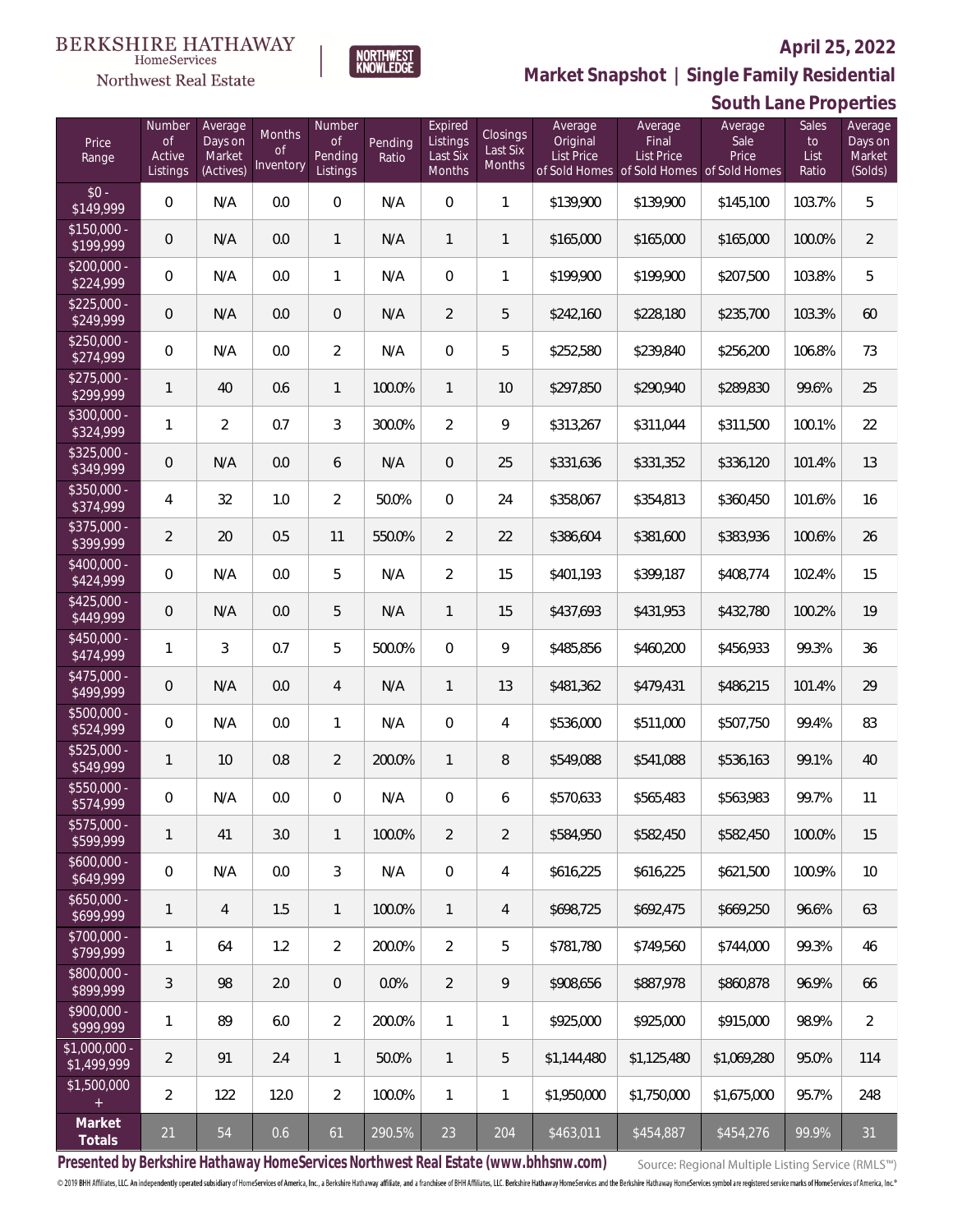

**NORTHWEST**<br>KNOWLEDGE

Northwest Real Estate

**Market Snapshot | Single Family Residential**

# **West Lane Properties**

| Price<br>Range                   | Number<br>of<br>Active<br>Listings | Average<br>Days on<br>Market<br>(Actives) | Months<br>0f<br>Inventory | Number<br>Οf<br>Pending<br>Listings | Pending<br>Ratio | Expired<br>Listings<br>Last Six<br><b>Months</b> | Closings<br>Last Six<br>Months | Average<br>Original<br><b>List Price</b> | Average<br>Final<br>List Price<br>of Sold Homes of Sold Homes of Sold Homes | Average<br>Sale<br>Price | Sales<br>to<br>List<br>Ratio | Average<br>Days on<br>Market<br>(Solds) |
|----------------------------------|------------------------------------|-------------------------------------------|---------------------------|-------------------------------------|------------------|--------------------------------------------------|--------------------------------|------------------------------------------|-----------------------------------------------------------------------------|--------------------------|------------------------------|-----------------------------------------|
| $$0 -$<br>\$149,999              | $\mathbf{1}$                       | $\, 8$                                    | 6.0                       | $\mathbf{0}$                        | 0.0%             | $\overline{0}$                                   | $\mathbf{1}$                   | \$110,000                                | \$110,000                                                                   | \$140,000                | 127.3%                       | 528                                     |
| $\sqrt{$150,000}$ -<br>\$199,999 | 1                                  | 179                                       | 6.0                       | $\overline{0}$                      | 0.0%             | $\mathbf{1}$                                     | $\mathbf{1}$                   | \$165,000                                | \$165,000                                                                   | \$157,500                | 95.5%                        | $\overline{7}$                          |
| $$200.000 -$<br>\$224,999        | 0                                  | N/A                                       | 0.0                       | $\mathbf{1}$                        | N/A              | $\mathbf{0}$                                     | 1                              | \$220,000                                | \$220,000                                                                   | \$210,000                | 95.5%                        | $\overline{2}$                          |
| $$225.000 -$<br>\$249,999        | 0                                  | N/A                                       | N/A                       | $\mathbf{1}$                        | N/A              | $\overline{0}$                                   | 0                              | N/A                                      | N/A                                                                         | N/A                      | N/A                          | N/A                                     |
| $$250,000 -$<br>\$274,999        | 0                                  | N/A                                       | 0.0                       | $\overline{0}$                      | N/A              | 1                                                | $\overline{2}$                 | \$250,000                                | \$250,000                                                                   | \$264,500                | 105.8%                       | 55                                      |
| $$275,000 -$<br>\$299,999        | $\mathbf 0$                        | N/A                                       | 0.0                       | $\theta$                            | N/A              | $\overline{0}$                                   | $\overline{2}$                 | \$322,500                                | \$315,000                                                                   | \$285,000                | 90.5%                        | 51                                      |
| \$300,000 -<br>\$324,999         | 0                                  | N/A                                       | 0.0                       | 0                                   | N/A              | $\overline{0}$                                   | 5                              | \$320,800                                | \$312,800                                                                   | \$312,100                | 99.8%                        | 42                                      |
| $$325,000 -$<br>\$349,999        | $\overline{2}$                     | 8                                         | 0.9                       | $\overline{2}$                      | 100.0%           | $\overline{0}$                                   | 13                             | \$334,538                                | \$334,154                                                                   | \$335,992                | 100.6%                       | 18                                      |
| \$350,000 -<br>\$374,999         | 0                                  | N/A                                       | 0.0                       | $\mathbf{1}$                        | N/A              | $\mathbf{1}$                                     | 5                              | \$371,950                                | \$362,950                                                                   | \$360,390                | 99.3%                        | 30                                      |
| $$375,000 -$<br>\$399,999        | 1                                  | 52                                        | 0.8                       | 3                                   | 300.0%           | $\overline{2}$                                   | 8                              | \$378,988                                | \$378,988                                                                   | \$383,300                | 101.1%                       | 9                                       |
| $$400,000 -$<br>\$424,999        | 0                                  | N/A                                       | 0.0                       | $\mathbf{1}$                        | N/A              | $\overline{0}$                                   | 9                              | \$418,311                                | \$415,522                                                                   | \$414,767                | 99.8%                        | 44                                      |
| $$425,000 -$<br>\$449,999        | 1                                  | 11                                        | 0.4                       | $\overline{2}$                      | 200.0%           | $\mathbf{1}$                                     | 14                             | \$434,564                                | \$430,707                                                                   | \$434,929                | 101.0%                       | 15                                      |
| \$450,000 -<br>\$474,999         | 0                                  | N/A                                       | 0.0                       | $\mathbf{1}$                        | N/A              | $\overline{0}$                                   | 4                              | \$455,000                                | \$455,000                                                                   | \$456,250                | 100.3%                       | 17                                      |
| $$475,000 -$<br>\$499,999        | 0                                  | N/A                                       | 0.0                       | $\overline{0}$                      | N/A              | $\overline{0}$                                   | 6                              | \$477,283                                | \$484,950                                                                   | \$482,750                | 99.5%                        | 17                                      |
| \$500,000 -<br>\$524,999         | $\boldsymbol{0}$                   | N/A                                       | 0.0                       | $\mathbf{1}$                        | N/A              | $\overline{0}$                                   | 6                              | \$507,283                                | \$495,633                                                                   | \$506,333                | 102.2%                       | 36                                      |
| \$525,000 -<br>\$549,999         | 0                                  | N/A                                       | 0.0                       | $\mathbf 0$                         | N/A              | $\mathbf 0$                                      | 3                              | \$560,000                                | \$524,737                                                                   | \$532,000                | 101.4%                       | 34                                      |
| \$550,000 -<br>\$574,999         | 0                                  | N/A                                       | $0.0\,$                   | $\mathbf{0}$                        | N/A              | 1                                                | 1                              | \$520,000                                | \$550,000                                                                   | \$562,000                | 102.2%                       | 523                                     |
| $$575,000 -$<br>\$599,999        | $\mathbf 0$                        | N/A                                       | 0.0                       | $\theta$                            | N/A              | $\overline{0}$                                   | 3                              | \$589,667                                | \$581,000                                                                   | \$583,333                | 100.4%                       | 57                                      |
| $$600,000 -$<br>\$649,999        | 0                                  | N/A                                       | 0.0                       | $\boldsymbol{0}$                    | N/A              | $\overline{0}$                                   | 4                              | \$586,250                                | \$586,250                                                                   | \$610,000                | 104.1%                       | 16                                      |
| $$650,000 -$<br>\$699,999        | $\mathbf 0$                        | N/A                                       | 0.0                       | $\mathbf{1}$                        | N/A              | $\overline{0}$                                   | 3                              | \$711,333                                | \$701,333                                                                   | \$680,333                | 97.0%                        | 46                                      |
| $$700,000 -$<br>\$799,999        | $\overline{2}$                     | 46                                        | 2.0                       | $\boldsymbol{0}$                    | 0.0%             | $\overline{0}$                                   | 6                              | \$749,333                                | \$745,000                                                                   | \$774,333                | 103.9%                       | 19                                      |
| \$800,000 -<br>\$899,999         | $\overline{2}$                     | 47                                        | 2.4                       | 2                                   | 100.0%           | $\overline{2}$                                   | 5                              | \$949,200                                | \$898,600                                                                   | \$853,000                | 94.9%                        | 57                                      |
| $$900,000 -$<br>\$999,999        | 1                                  | 11                                        | N/A                       | $\mathbf{1}$                        | 100.0%           | $\overline{0}$                                   | 0                              | N/A                                      | N/A                                                                         | N/A                      | N/A                          | N/A                                     |
| $$1,000,000$ -<br>\$1,499,999    | 3                                  | 58                                        | 18.0                      | $\overline{0}$                      | 0.0%             | $\mathbf{1}$                                     | $\mathbf{1}$                   | \$995,000                                | \$995,000                                                                   | \$1,100,000              | 110.6%                       | $\mathbf{1}$                            |
| \$1,500,000                      | $\overline{2}$                     | 115                                       | N/A                       | $\mathbf{0}$                        | 0.0%             | $\mathbf{1}$                                     | 0                              | N/A                                      | N/A                                                                         | N/A                      | N/A                          | N/A                                     |
| Market<br>Totals                 | 16                                 | 54                                        | 0.9                       | 17                                  | 106.3%           | 11                                               | 103                            | \$473,260                                | \$467,252                                                                   | \$469,754                | 100.5%                       | 37                                      |

**Presented by Berkshire Hathaway HomeServices Northwest Real Estate (www.bhhsnw.com)**

Source: Regional Multiple Listing Service (RMLS™)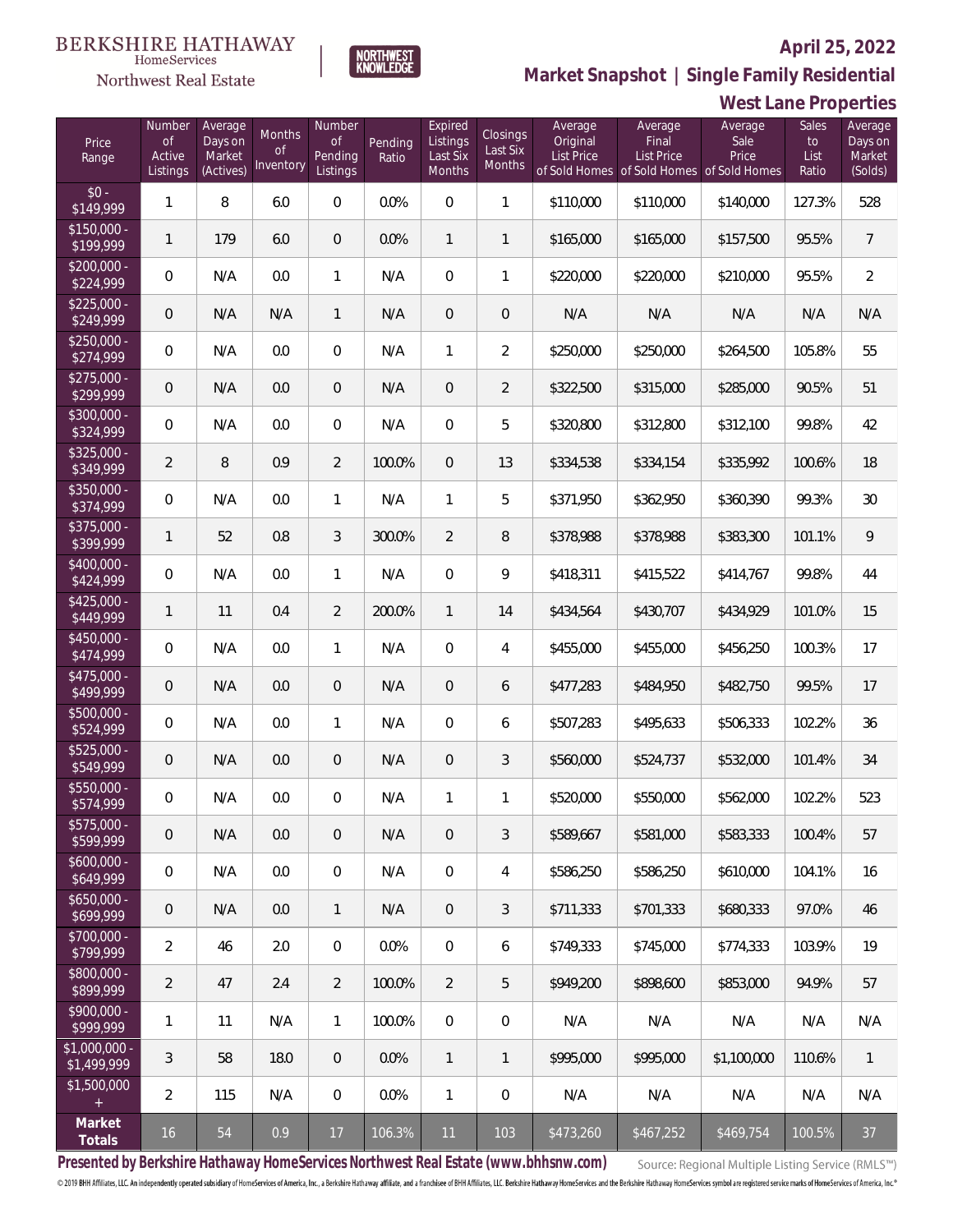

**NORTHWEST**<br>KNOWLEDGE

Northwest Real Estate

**Market Snapshot | Single Family Residential**

**Junction City**

| Price<br>Range                | Number<br><b>of</b><br>Active<br>Listings | Average<br>Days on<br>Market<br>(Actives) | Months<br>0f<br>Inventory | Number<br>Οf<br>Pending<br>Listings | Pending<br>Ratio | Expired<br>Listings<br>Last Six<br>Months | Closings<br>Last Six<br>Months | Average<br>Original<br><b>List Price</b> | Average<br>Final<br>List Price<br>of Sold Homes of Sold Homes of Sold Homes | Average<br>Sale<br>Price | Sales<br>to<br>List<br>Ratio | Average<br>Days on<br>Market<br>(Solds) |
|-------------------------------|-------------------------------------------|-------------------------------------------|---------------------------|-------------------------------------|------------------|-------------------------------------------|--------------------------------|------------------------------------------|-----------------------------------------------------------------------------|--------------------------|------------------------------|-----------------------------------------|
| $$0 -$<br>\$149,999           | $\overline{0}$                            | N/A                                       | N/A                       | $\overline{0}$                      | N/A              | $\Omega$                                  | $\overline{0}$                 | N/A                                      | N/A                                                                         | N/A                      | N/A                          | N/A                                     |
| $$150,000 -$<br>\$199,999     | 0                                         | N/A                                       | 0.0                       | $\mathbf{1}$                        | N/A              | $\overline{0}$                            | $\mathbf{1}$                   | \$349,000                                | \$225,000                                                                   | \$180,000                | 80.0%                        | 125                                     |
| $$200,000 -$<br>\$224,999     | 0                                         | N/A                                       | N/A                       | $\overline{0}$                      | N/A              | $\overline{0}$                            | 0                              | N/A                                      | N/A                                                                         | N/A                      | N/A                          | N/A                                     |
| $$225,000 -$<br>\$249,999     | 0                                         | N/A                                       | N/A                       | $\overline{0}$                      | N/A              | 1                                         | 0                              | N/A                                      | N/A                                                                         | N/A                      | N/A                          | N/A                                     |
| $$250,000 -$<br>\$274,999     | $\overline{0}$                            | N/A                                       | 0.0                       | $\overline{0}$                      | N/A              | $\overline{0}$                            | $\overline{2}$                 | \$267,000                                | \$263,900                                                                   | \$267,500                | 101.4%                       | 38                                      |
| $$275,000 -$<br>\$299,999     | $\mathbf 0$                               | N/A                                       | 0.0                       | $\overline{0}$                      | N/A              | $\overline{0}$                            | 3                              | \$310,000                                | \$296,333                                                                   | \$293,000                | 98.9%                        | 84                                      |
| \$300,000 -<br>\$324,999      | $\overline{0}$                            | N/A                                       | 0.0                       | $\mathbf{1}$                        | N/A              | $\overline{0}$                            | 3                              | \$309,667                                | \$304,667                                                                   | \$311,000                | 102.1%                       | 25                                      |
| $$325,000 -$<br>\$349,999     | $\mathbf 0$                               | N/A                                       | 0.0                       | $\mathbf{1}$                        | N/A              | $\overline{0}$                            | $\overline{7}$                 | \$331,143                                | \$326,271                                                                   | \$332,629                | 101.9%                       | 15                                      |
| \$350,000 -<br>\$374,999      | 1                                         | 10                                        | 1.5                       | $\overline{0}$                      | 0.0%             | $\mathbf{1}$                              | 4                              | \$360,975                                | \$350,725                                                                   | \$361,975                | 103.2%                       | 24                                      |
| \$375,000 -<br>\$399,999      | 1                                         | 10                                        | 0.9                       | $\mathbf{1}$                        | 100.0%           | $\overline{0}$                            | $\overline{7}$                 | \$389,829                                | \$386,971                                                                   | \$384,343                | 99.3%                        | 20                                      |
| \$400,000 -<br>\$424,999      | $\overline{0}$                            | N/A                                       | 0.0                       | $\mathbf{1}$                        | N/A              | $\overline{0}$                            | $\overline{7}$                 | \$402,543                                | \$396,328                                                                   | \$409,714                | 103.4%                       | 12                                      |
| $$425,000 -$<br>\$449,999     | 0                                         | N/A                                       | 0.0                       | $\overline{2}$                      | N/A              | $\overline{0}$                            | $\overline{4}$                 | \$431,225                                | \$423,850                                                                   | \$432,500                | 102.0%                       | 19                                      |
| $$450,000 -$<br>\$474,999     | $\overline{0}$                            | N/A                                       | 0.0                       | $\overline{2}$                      | N/A              | $\overline{0}$                            | 4                              | \$472,250                                | \$454,750                                                                   | \$458,750                | 100.9%                       | 29                                      |
| $$475,000 -$<br>\$499,999     | $\mathbf 0$                               | N/A                                       | 0.0                       | $\overline{4}$                      | N/A              | $\overline{0}$                            | 5                              | \$482,560                                | \$480,560                                                                   | \$489,860                | 101.9%                       | 10                                      |
| $$500,000 -$<br>\$524,999     | $\overline{0}$                            | N/A                                       | 0.0                       | $\mathbf{1}$                        | N/A              | $\overline{0}$                            | 4                              | \$524,500                                | \$507,000                                                                   | \$510,000                | 100.6%                       | 24                                      |
| $$525,000 -$<br>\$549,999     | 1                                         | 3                                         | 1.2                       | $\overline{0}$                      | 0.0%             | $\overline{2}$                            | 5                              | \$556,400                                | \$528,400                                                                   | \$536,000                | 101.4%                       | 67                                      |
| \$550,000 -<br>\$574,999      | 0                                         | N/A                                       | 0.0                       | $\overline{0}$                      | N/A              | 0                                         | 3                              | \$591,600                                | \$566,600                                                                   | \$563,300                | 99.4%                        | 25                                      |
| $$575,000 -$<br>\$599,999     | 1                                         | 5                                         | N/A                       | $\overline{2}$                      | 200.0%           | $\mathbf{1}$                              | 0                              | N/A                                      | N/A                                                                         | N/A                      | N/A                          | N/A                                     |
| $$600,000 -$<br>\$649,999     | 0                                         | N/A                                       | 0.0                       | $\mathbf{1}$                        | N/A              | $\overline{0}$                            | 3                              | \$589,333                                | \$569,667                                                                   | \$605,000                | 106.2%                       | 95                                      |
| $$650,000 -$<br>\$699,999     | 1                                         | 48                                        | 6.0                       | 3                                   | 300.0%           | $\mathbf{1}$                              | $\mathbf{1}$                   | \$660,000                                | \$660,000                                                                   | \$660,000                | 100.0%                       | 26                                      |
| $$700,000 -$<br>\$799,999     | 0                                         | N/A                                       | 0.0                       | $\boldsymbol{0}$                    | N/A              | $\mathbf{0}$                              | $\overline{2}$                 | \$757,450                                | \$732,000                                                                   | \$737,500                | 100.8%                       | 38                                      |
| $$800,000 -$<br>\$899,999     | $\overline{2}$                            | 130                                       | 12.0                      | $\mathbf{1}$                        | 50.0%            | $\overline{0}$                            | $\mathbf{1}$                   | \$825,000                                | \$825,000                                                                   | \$840,000                | 101.8%                       | 8                                       |
| $$900,000 -$<br>\$999,999     | $\overline{2}$                            | 50                                        | 4.0                       | $\mathbf{1}$                        | 50.0%            | $\overline{0}$                            | 3                              | \$964,333                                | \$964,333                                                                   | \$946,000                | 98.1%                        | 50                                      |
| $$1,000,000 -$<br>\$1,499,999 | $\mathbf{1}$                              | $\overline{7}$                            | 3.0                       | $\theta$                            | 0.0%             | $\mathbf{1}$                              | $\overline{2}$                 | \$1,324,500                              | \$1,175,000                                                                 | \$1,140,000              | 97.0%                        | 74                                      |
| \$1,500,000<br>$+$            | $\overline{2}$                            | 217                                       | 6.0                       | $\overline{2}$                      | 100.0%           | $\overline{0}$                            | $\overline{2}$                 | \$2,422,000                              | \$2,422,000                                                                 | \$2,420,000              | 99.9%                        | 132                                     |
| Market<br>Totals              | 12                                        | 73                                        | 1.0                       | 24                                  | 200.0%           | $\overline{7}$                            | 73                             | \$546,382                                | \$530,927                                                                   | \$534,711                | 100.7%                       | 36                                      |

**Presented by Berkshire Hathaway HomeServices Northwest Real Estate (www.bhhsnw.com)**

Source: Regional Multiple Listing Service (RMLS™)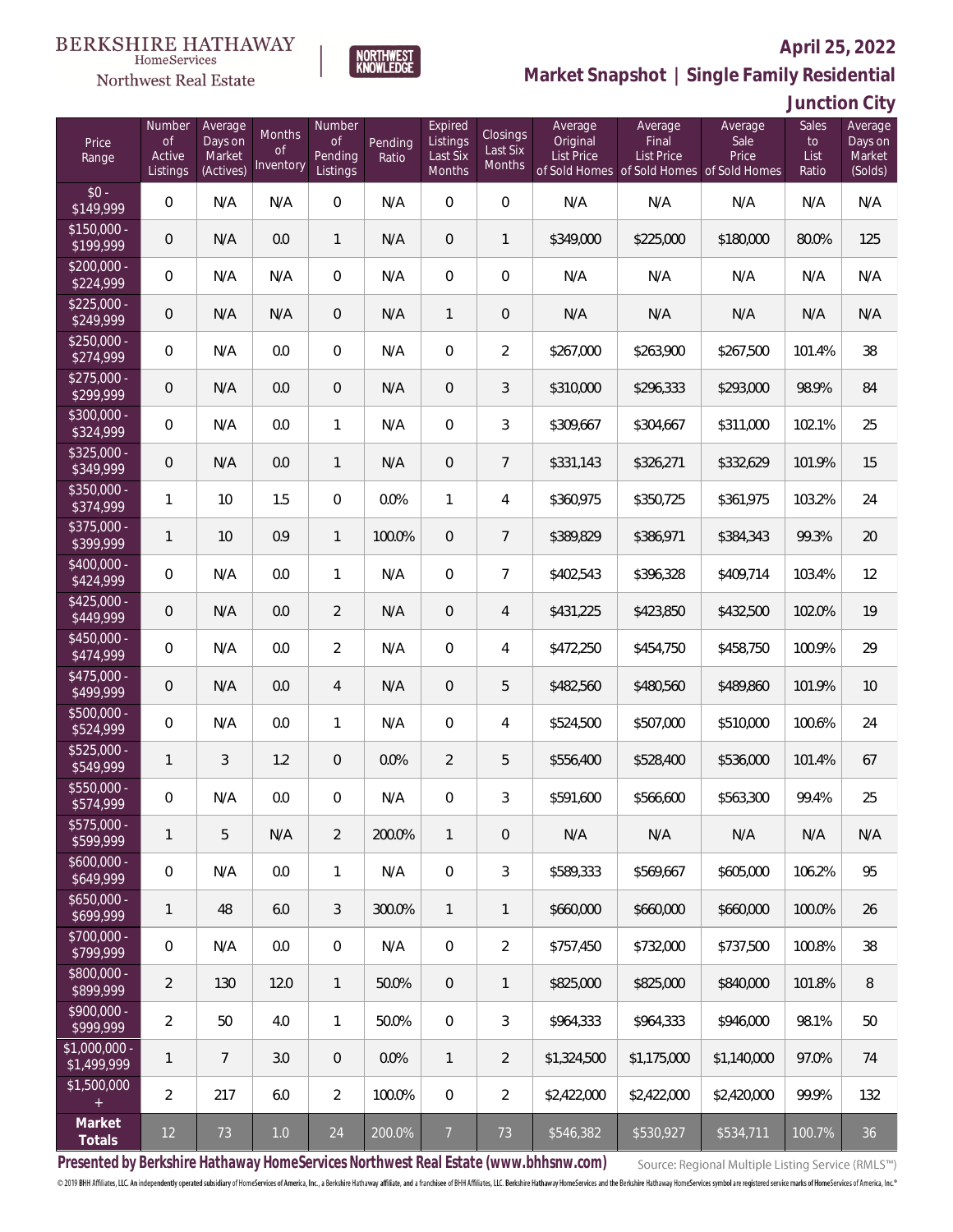#### BERKSHIRE HATHAWAY HomeServices



## **April 25, 2022**

**Market Snapshot | Single Family Residential**

**Coburg 1 - 5**

| Price<br>Range                | Number<br><b>of</b><br>Active<br>Listings | Average<br>Days on<br>Market<br>(Actives) | Months<br>0f<br>Inventory | Number<br>0f<br>Pending<br>Listings | Pending<br>Ratio | Expired<br>Listings<br>Last Six<br>Months | Closings<br>Last Six<br>Months | Average<br>Original<br><b>List Price</b> | Average<br>Final<br>List Price<br>of Sold Homes of Sold Homes of Sold Homes | Average<br>Sale<br>Price | Sales<br>to<br>List<br>Ratio | Average<br>Days on<br>Market<br>(Solds) |
|-------------------------------|-------------------------------------------|-------------------------------------------|---------------------------|-------------------------------------|------------------|-------------------------------------------|--------------------------------|------------------------------------------|-----------------------------------------------------------------------------|--------------------------|------------------------------|-----------------------------------------|
| $$0 -$<br>\$149,999           | $\overline{0}$                            | N/A                                       | N/A                       | $\overline{0}$                      | N/A              | $\Omega$                                  | $\overline{0}$                 | N/A                                      | N/A                                                                         | N/A                      | N/A                          | N/A                                     |
| $$150,000 -$<br>\$199,999     | 0                                         | N/A                                       | N/A                       | $\overline{0}$                      | N/A              | $\overline{0}$                            | 0                              | N/A                                      | N/A                                                                         | N/A                      | N/A                          | N/A                                     |
| $$200,000 -$<br>\$224,999     | 0                                         | N/A                                       | N/A                       | $\overline{0}$                      | N/A              | $\overline{0}$                            | 0                              | N/A                                      | N/A                                                                         | N/A                      | N/A                          | N/A                                     |
| $$225,000 -$<br>\$249,999     | 0                                         | N/A                                       | N/A                       | $\overline{0}$                      | N/A              | $\overline{0}$                            | 0                              | N/A                                      | N/A                                                                         | N/A                      | N/A                          | N/A                                     |
| $$250,000 -$<br>\$274,999     | $\boldsymbol{0}$                          | N/A                                       | N/A                       | $\overline{0}$                      | N/A              | $\overline{0}$                            | 0                              | N/A                                      | N/A                                                                         | N/A                      | N/A                          | N/A                                     |
| $$275,000 -$<br>\$299,999     | $\mathbf 0$                               | N/A                                       | N/A                       | $\overline{0}$                      | N/A              | $\overline{0}$                            | $\mathbf 0$                    | N/A                                      | N/A                                                                         | N/A                      | N/A                          | N/A                                     |
| \$300,000 -<br>\$324,999      | $\boldsymbol{0}$                          | N/A                                       | N/A                       | $\overline{0}$                      | N/A              | $\overline{0}$                            | 0                              | N/A                                      | N/A                                                                         | N/A                      | N/A                          | N/A                                     |
| $$325,000 -$<br>\$349,999     | 0                                         | N/A                                       | N/A                       | $\overline{0}$                      | N/A              | $\overline{0}$                            | $\mathbf 0$                    | N/A                                      | N/A                                                                         | N/A                      | N/A                          | N/A                                     |
| \$350,000 -<br>\$374,999      | $\overline{0}$                            | N/A                                       | 0.0                       | $\overline{0}$                      | N/A              | $\overline{0}$                            | 1                              | \$374,900                                | \$374,900                                                                   | \$362,500                | 96.7%                        | 15                                      |
| $$375,000 -$<br>\$399,999     | $\mathbf 0$                               | N/A                                       | 0.0                       | $\overline{0}$                      | N/A              | $\overline{0}$                            | $\overline{2}$                 | \$386,350                                | \$380,000                                                                   | \$380,000                | 100.0%                       | 18                                      |
| $$400,000 -$<br>\$424,999     | $\boldsymbol{0}$                          | N/A                                       | N/A                       | $\overline{0}$                      | N/A              | $\overline{0}$                            | 0                              | N/A                                      | N/A                                                                         | N/A                      | N/A                          | N/A                                     |
| $$425,000 -$<br>\$449,999     | 0                                         | N/A                                       | N/A                       | $\overline{0}$                      | N/A              | $\overline{0}$                            | $\mathbf 0$                    | N/A                                      | N/A                                                                         | N/A                      | N/A                          | N/A                                     |
| $$450,000 -$<br>\$474,999     | $\boldsymbol{0}$                          | N/A                                       | 0.0                       | $\overline{0}$                      | N/A              | $\overline{0}$                            | 1                              | \$429,000                                | \$429,000                                                                   | \$451,000                | 105.1%                       | 6                                       |
| $$475,000 -$<br>\$499,999     | $\mathbf 0$                               | N/A                                       | N/A                       | $\overline{0}$                      | N/A              | $\overline{0}$                            | 0                              | N/A                                      | N/A                                                                         | N/A                      | N/A                          | N/A                                     |
| $$500,000 -$<br>\$524,999     | 1                                         | 5                                         | 6.0                       | $\overline{0}$                      | 0.0%             | $\overline{0}$                            | 1                              | \$475,000                                | \$475,000                                                                   | \$508,000                | 106.9%                       | 18                                      |
| $$525,000 -$<br>\$549,999     | 0                                         | N/A                                       | 0.0                       | $\overline{0}$                      | N/A              | $\overline{0}$                            | $\mathbf{1}$                   | \$529,000                                | \$529,000                                                                   | \$549,000                | 103.8%                       | 4                                       |
| \$550,000 -<br>\$574,999      | 0                                         | N/A                                       | 0.0                       | $\mathbf{1}$                        | N/A              | 0                                         | 1                              | \$549,000                                | \$549,000                                                                   | \$555,000                | 101.1%                       | 4                                       |
| $$575,000 -$<br>\$599,999     | 0                                         | N/A                                       | 0.0                       | $\theta$                            | N/A              | $\theta$                                  | 3                              | \$578,000                                | \$578,000                                                                   | \$581,667                | 100.6%                       | $\overline{7}$                          |
| $$600,000 -$<br>\$649,999     | 0                                         | N/A                                       | 0.0                       | $\boldsymbol{0}$                    | N/A              | $\overline{0}$                            | 1                              | \$699,000                                | \$629,000                                                                   | \$617,500                | 98.2%                        | 170                                     |
| $$650,000 -$<br>\$699,999     | $\mathbf 0$                               | N/A                                       | N/A                       | $\mathbf{1}$                        | N/A              | $\overline{0}$                            | 0                              | N/A                                      | N/A                                                                         | N/A                      | N/A                          | N/A                                     |
| $$700,000 -$<br>\$799,999     | $\overline{0}$                            | N/A                                       | 0.0                       | $\mathbf{1}$                        | N/A              | $\overline{0}$                            | 4                              | \$747,000                                | \$747,000                                                                   | \$758,800                | 101.6%                       | $\overline{4}$                          |
| $$800,000 -$<br>\$899,999     | $\mathbf 0$                               | N/A                                       | 0.0                       | $\theta$                            | N/A              | $\overline{0}$                            | $\overline{2}$                 | \$849,500                                | \$825,000                                                                   | \$836,500                | 101.4%                       | 122                                     |
| $$900,000 -$<br>\$999,999     | 1                                         | 16                                        | 6.0                       | $\boldsymbol{0}$                    | 0.0%             | $\overline{0}$                            | 1                              | \$995,000                                | \$995,000                                                                   | \$995,000                | 100.0%                       | $\, 8$                                  |
| $$1,000,000 -$<br>\$1,499,999 | $\theta$                                  | N/A                                       | 0.0                       | $\mathbf{1}$                        | N/A              | $\mathbf{1}$                              | $\mathbf{1}$                   | \$1,400,000                              | \$1,400,000                                                                 | \$1,350,000              | 96.4%                        | 42                                      |
| \$1,500,000<br>$+$            | $\mathbf{1}$                              | 227                                       | 2.0                       | 0                                   | 0.0%             | $\overline{0}$                            | 3                              | \$2,665,000                              | \$2,665,000                                                                 | \$2,410,833              | 90.5%                        | 58                                      |
| Market<br>Totals              | $\mathfrak{Z}$                            | 83                                        | 0.8                       | $\overline{4}$                      | 133.3%           | $\mathbf{1}$                              | 22                             | \$938,164                                | \$932,177                                                                   | \$901,532                | 96.7%                        | 34                                      |

**NORTHWEST**<br>KNOWLEDGE

**Presented by Berkshire Hathaway HomeServices Northwest Real Estate (www.bhhsnw.com)**

Source: Regional Multiple Listing Service (RMLS™)